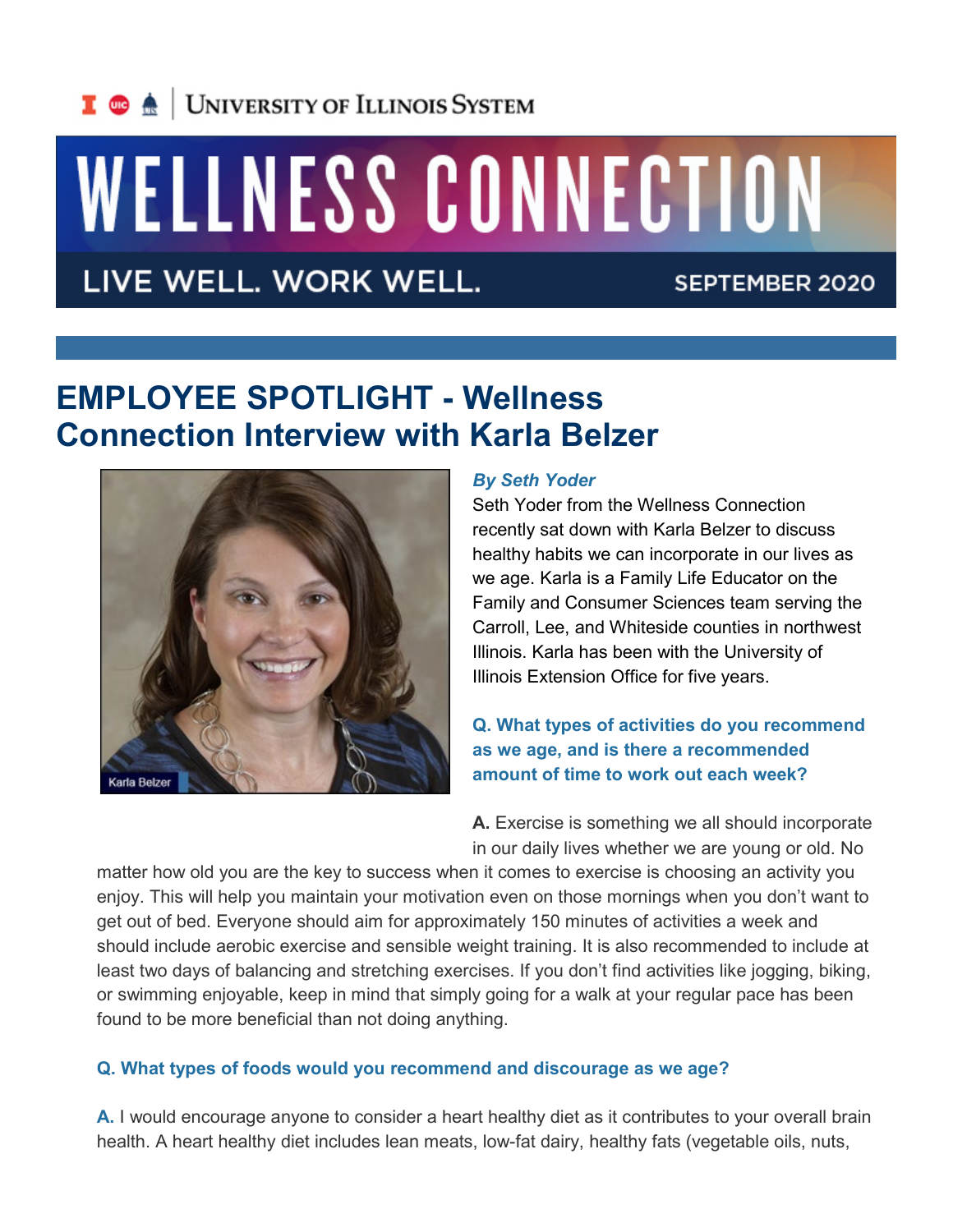fish), omega-3 fatty acids (salmon, tuna, shrimp, walnuts) and antioxidant rich foods (berries, citrus, dark leafy greens, carrots, dried beans, etc.). As we age it's also important to avoid added sodium and sugar to prevent inflammation, drink alcohol in moderation, and stay hydrated.

#### **Q. What types of activities will help strengthen cognitive functions as we age?**

**A.** Current research indicates that challenging the brain is also something you can do to contribute to your own brain health. Similar to exercise, when choosing intellectually challenging activities, it is important to consider your level of interest before diving in. For example, if you've never had an interest in reading "War and Peace," chances are this is not the type of activity you should choose to challenge your brain.

Another thing to keep in mind is that there is a difference between a mental activity and a mental challenge, just as there is a difference between physical activity and physical challenge. Washing the dishes is a physical activity, while biking three times a week may be a physical challenge. Watching the birds fly is more of a mental activity but researching birds that are native to your area may be more of a mental challenge.

If you've become very good at a chosen activity, take it up a notch to make it more challenging. For instance, if you are a wonderful knitter and can make a blanket in no time at all, try learning a new stitch or pattern, or making something more difficult, like a sweater.

#### **Q. What types of preventative health care would you recommend as we age?**

**A.** It is important to keep up with your yearly physical, dental, and eye exams. It is also recommended to stay up to date with immunizations. The following screenings are also recommended:

- Blood pressure and cholesterol
- Breast cancer
- Cervical cancer
- Colorectal cancer
- Diabetes screening

It is important to consult your physician before requesting any of these screenings. For further information please refer to the following articles for [men](https://medlineplus.gov/ency/article/007465.htm) and [women](https://medlineplus.gov/ency/article/007467.htm) between the ages of 40-64.

#### **Q. Out of everything you have recommended is there one thing that is most important to pay attention to as we age or is it more a combination of everything that will help us age gracefully?**

**A.** It's best to not focus solely on any one lifestyle factor. Everything we've discussed should be done in combination for optimum benefits.